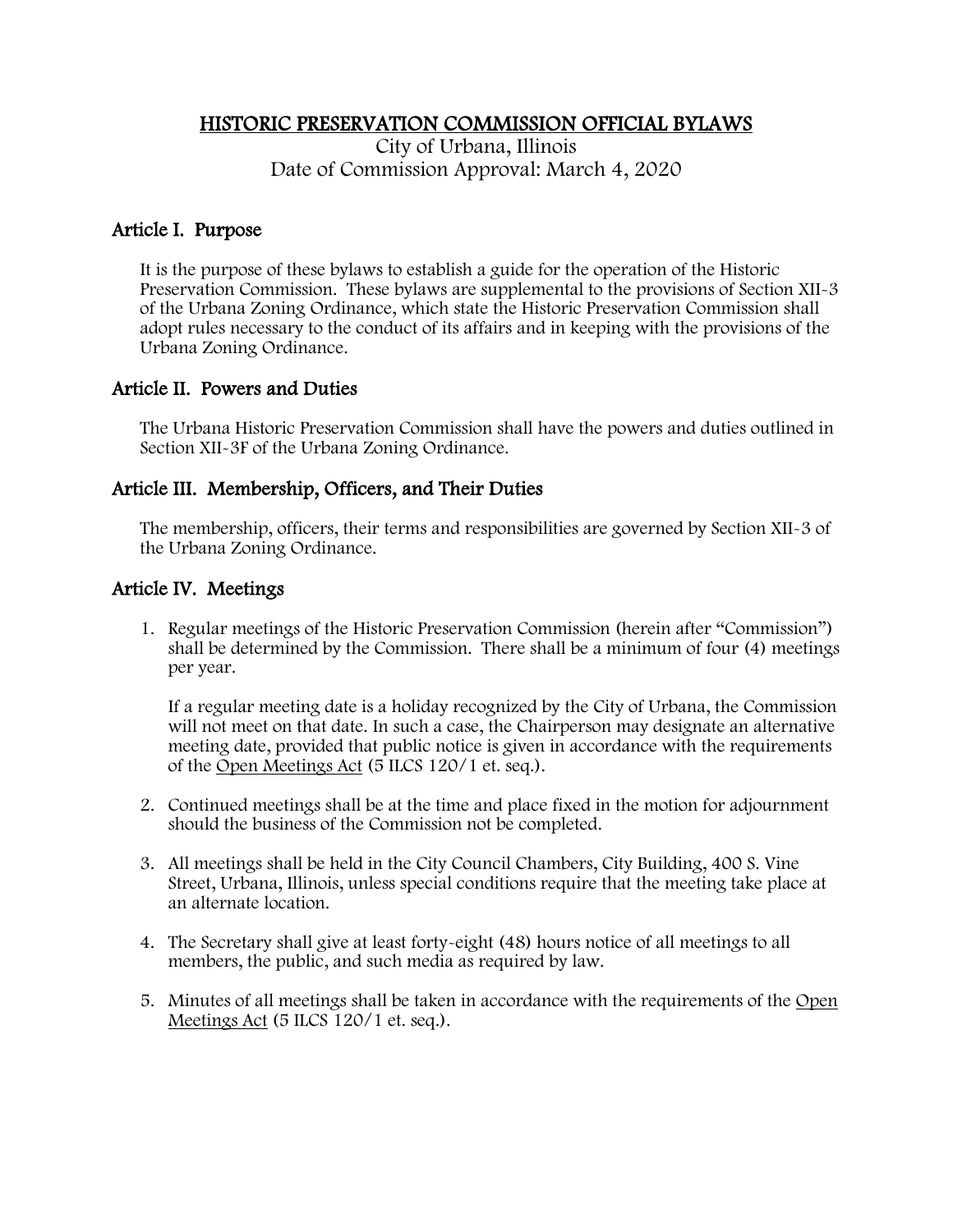### Attendance

- 1. Attendance shall be required as outlined in Section XII-3 E of the Historic Preservation Ordinance.
- 2. Members may attend meetings by video or telephone conference in accordance with Illinois Statute 5 ILCS120/7(c) which states in part:
- 3. If a quorum of the members of the public body is physically present, then a majority of the public body may allow a member to attend by video or telephone conference if the member is prevented from physically attending because of the following:

a) personal illness or disability; b) employment purposes or the business of the public body; or

- c) a family or other emergency.
- 4. If a member wants to attend the meeting by video or telephone conference, he or she must notify the recording secretary before the meeting, unless advance notice is impractical.
- 5. A member attending a meeting by video or telephone where a quorum of the members of the public body is physically present, may cast votes.

### Quorum

- 1. A quorum of the Preservation Commission shall consist of a majority of the members of the Preservation Commission then holding office but not less than three.
- 2. The Chair is a voting member of the Commission and shall vote on all matters except those on which a conflict of interest is declared. If the Chair declares a conflict of interest on any matter before the Commission, the Chair shall step down and the Vice-Chair shall take over as Chair of the Meeting. The Chair shall not resume his/her duties until the Commission finishes business on the matter on which the conflict of interest was declared.

Each Commissioner has a duty to vote "yes" or "no" on all matters put to a vote. Abstentions, if for reasons of conflict of interest shall not be counted as either a "yes" or a "no" vote and such member so abstaining shall not be counted in determining the total of which a majority is required. Each Commissioner shall have the right to abstain by reason of a stated conflict of interest based on his or her own assessment of the existence of such conflict of interest and the Commission shall have no right to overrule such Commissioner's determination. The Commissioner need not reveal the substance of the reason that he or she feels they have a conflict of interest.

If a Commissioner abstains but does not announce that such an abstention is based on a conflict of interest, then such abstention shall be recorded as abstained and the Chair shall rule that such abstention "goes with the majority" of those votes actually cast as a "yes" or "no" vote.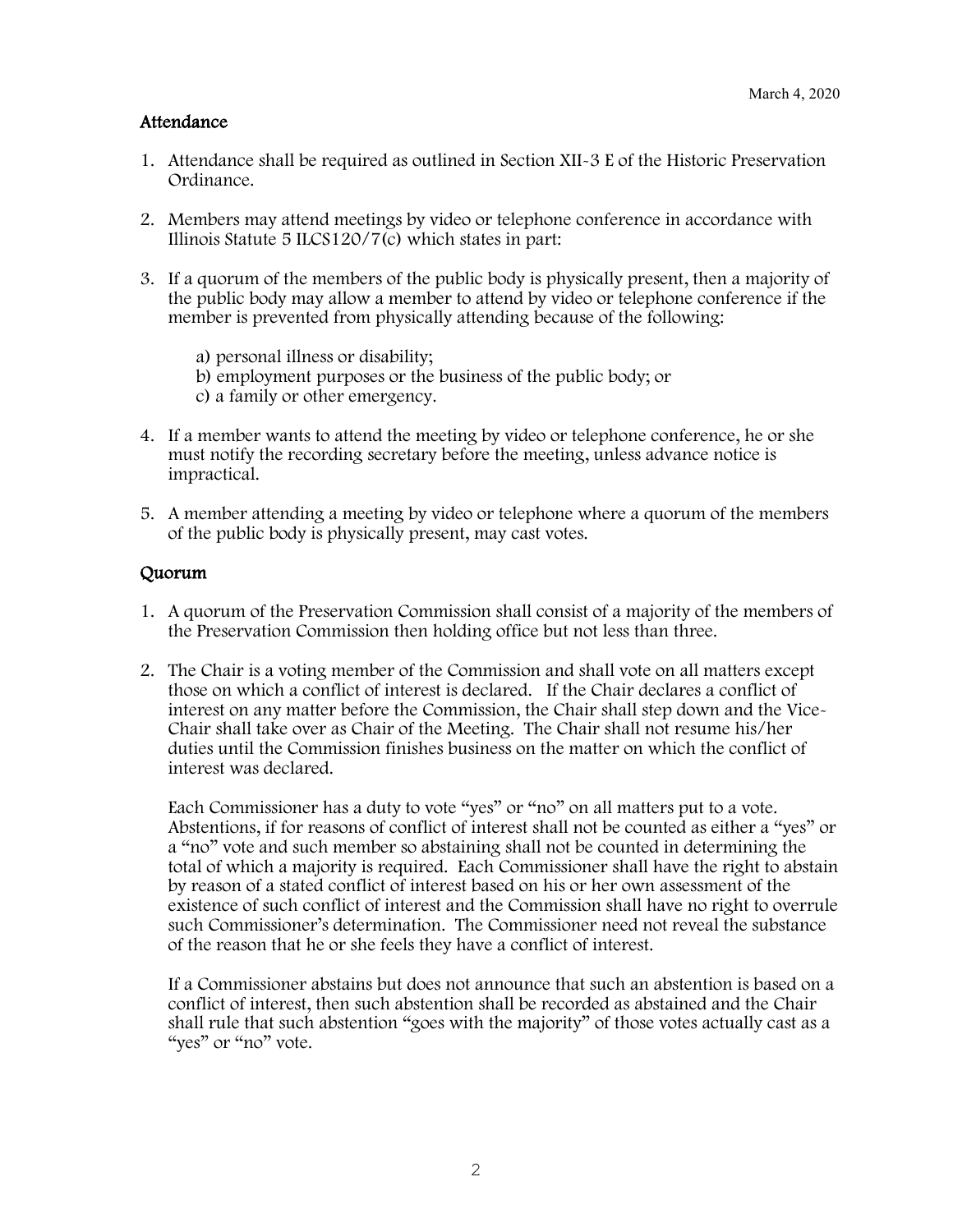# Legal Counsel

The City Attorney of the City of Urbana or the City Attorney's designee shall be the legal counsel of the Historic Preservation Commission.

### Article V. Order of Business Agenda

The agenda for each meeting and the order of business shall be as follows:

- 1. Call to Order, Roll Call, and Declaration of Quorum
- 2. Changes to the Agenda
- 3. Approval of Previous Minutes
- 4. Written Communications
- 5. Audience Participation
- 6. Continued Public Hearings
- 7. Old Business
- 8. New Public Hearings
- 9. New Business
- 10. Monitoring of Historic Properties
- 11. Staff Report
- 12. Study Session
- 13. Announcements
- 14. Adjournment

The order of business and the agenda may be amended upon the motion and second of any Commissioner with consent of a majority of Commissioners present at the meeting.

#### Article VI. Procedure for Hearings

The Historic Preservation Commission shall use the following procedure for Public Hearings unless otherwise required by law:

- 1. The Chairperson shall declare the public hearing open. He/she shall state the case number and nature of the request. The Chairperson shall then outline the procedure to be followed, stating when the nominator/petitioner may present evidence, when the objectors may present evidence, and the procedure for cross-examination. In addition, the Chairperson shall state the Historic Preservation Commission's authority regarding the case and whether or not the Commission has final authority on the matter.
- 2. Staff presents summary of the case.
- 3. The nominator/petitioner or his/her representative may make a statement outlining the nature of his/her request prior to introducing evidence.
- 4. The nominator/petitioner shall present evidence.
	- a) Opponents of the request shall be allowed a reasonable opportunity for relevant questioning (i.e., "cross-examination") of the nominator/petitioner, at the discretion of the Chairperson. If at any time the Chairperson determines the questions are becoming abusive, redundant, or irrelevant, he/she may stop the questioning and direct the questioner to move on to the next question. If the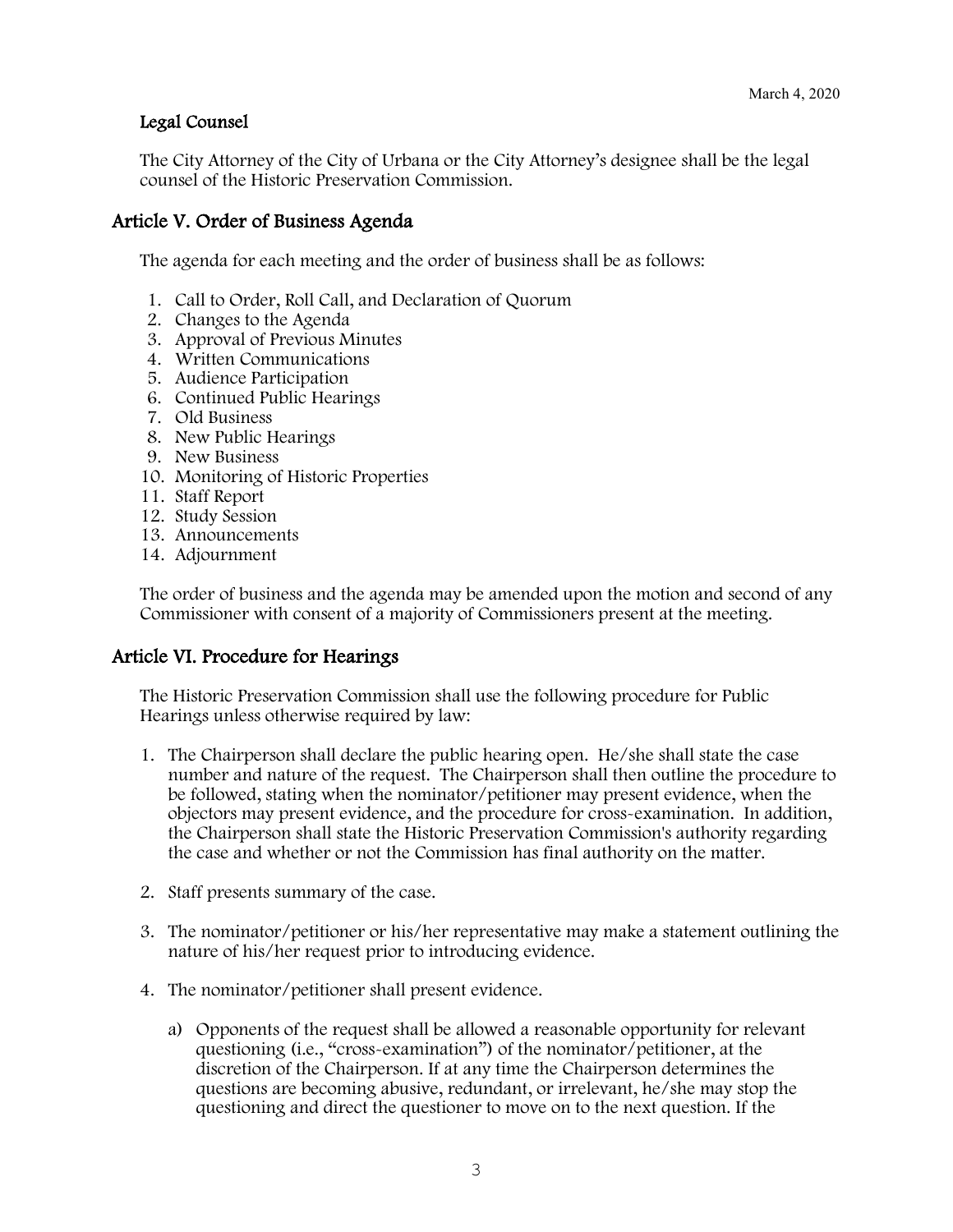petitioner is unable or unwilling to respond to the relevant questions, the chairperson shall direct the Recording Secretary to take note of such in the minutes of the Historic Preservation Commission.

- 5. Other Proponents of the request who may have relevant information to present to the Commission may be heard at the discretion of the Chairperson.
	- a) Opponents of the request shall be allowed a reasonable opportunity for relevant questioning of any Proponent, at the discretion of the Chairperson. If at any time the Chairperson determines the questions are becoming abusive, redundant, or irrelevant, he/she may stop the questioning and direct the questioner to move on to the next question. If the petitioner is unable or unwilling to respond to the relevant questions, the chairperson shall direct the Recording Secretary to take note of such in the minutes of the Historic Preservation Commission.
- 6. Opponents of the request may present relevant evidence. Opponents may include persons not in favor of the petition as proposed, as determined by the Chairperson.
	- a) The nominator/petitioner shall be allowed a reasonable opportunity for relevant questioning of any Opponent, at the discretion of the Chairperson. If at any time the Chairperson determines the questions are becoming abusive, redundant, or irrelevant, he/she may stop the questioning and direct the questioner to move on to the next question. If the opponent is unable or unwilling to respond to the relevant questions, the chairperson shall direct the Recording Secretary to take note of such in the minutes of the Historic Preservation Commission.
- 7. Others who may have relevant information to present to the Commission may be heard at the discretion of the Chairperson.
- 8. Following the presentations by the nominator/petitioner, Proponents, or Opponents, additional comments may be allowed by City staff for clarification or in response to new evidence.
- 9. The nominator/petitioner may present a summary of his/her petition.
- 10. Questions from the Commission may be directed at any time to the applicant, staff or public to clarify evidence presented in the hearing.
- 11. The Commission shall not be bound by strict rules of evidence. The Commission may exclude irrelevant, immaterial, incompetent or repetitious testimony or other evidence.
- 12. A nominator/petitioner or opponent, or their agent or attorney may submit a list of persons favoring or opposing the application. Such a list will be accepted as an exhibit if it contains a brief statement of the position of the persons favoring or opposing the request together with the signatures and addresses of the persons subscribing to such statement. Said list shall be admissible as evidence if it is received by the Secretary prior to or during the public hearing on the request.
- 13. In order to facilitate an orderly and timely public hearing, the Chairperson may require advance registration of opponents wishing to ask questions of the nominator/petitioner or other interested parties, including identification of the opponents' area of interest in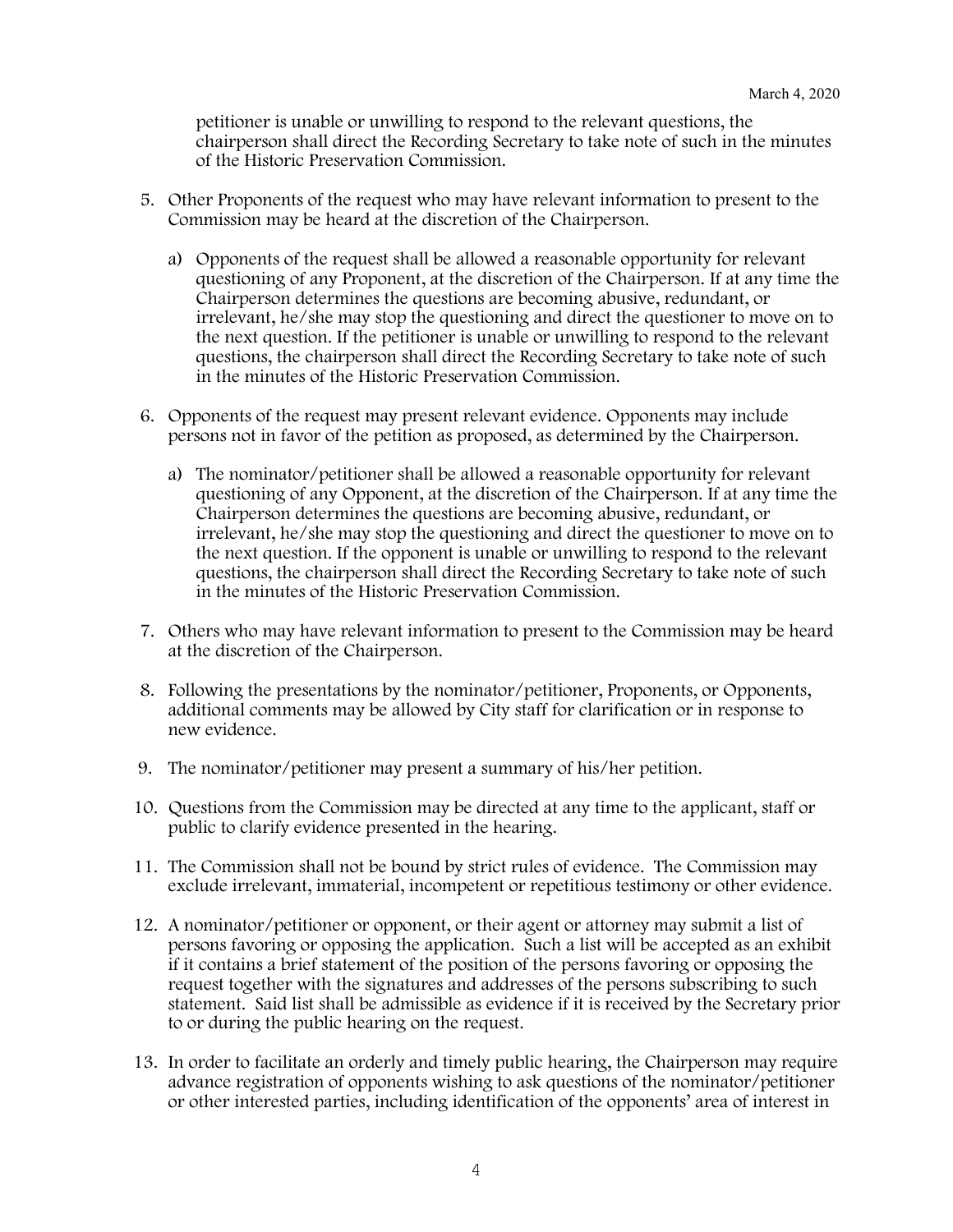questioning and identification of who may be questioned. Advance registration may be by means of speaker cards to be submitted prior to or at the public hearing.

- 14. The Chairperson shall rule on all questions relating to the admissibility of evidence. The Chairperson's determination may, however, be overruled by a majority vote of the Commissioners present.
- 15. The nominator/petitioner and opponents should present all evidence they possess concerning the request at the initial phase of the public hearing. Written material from the nominator/petitioner or opponents will be accepted by the Secretary for distribution to the Commission until the close of the public hearing.
- 16. The Chairperson shall close the public hearing only after the Historic Preservation Commission has taken action on the case. If the Commission has continued the case to a later date, the public hearing may be reopened at the same meeting at the discretion of the Chairperson or on a motion approved by the majority of the Commissioners present and voting.
- 17. The Commission should include Findings of Fact as part of a motion.
- 18. The Commission may continue any case due to insufficient information provided by the petitioner in order for City Staff to make a recommendation or the Commission to make a decision. The Commission may also continue any case for the purpose of gathering more testimony or due to the absence of the petitioner at the meeting.

### Article VII. Audience Participation

- 1. Any person addressing the Commission during "Audience Participation" shall be allowed five (5) minutes to speak.
- 2. It shall be the prerogative of the Chairperson to extend the five (5) minute time limit or if the Chairperson does not enforce or extend the time limit, the extension shall be decided without debate by a motion approved by the majority vote of the members of the Commission present. The Chairperson shall also have the authority to reduce the time limit to three (3) minutes or a shorter time agreed upon by the Commission members.
- 3. No member of the Commission is obligated to respond to any public input provided.

#### Article VIII. Determinations

#### Motions and Procedures

Except as otherwise expressly provided in these Rules and Bylaws, motions and related miscellaneous procedures in Commission meetings shall be governed by the Robert's Rules of Order.